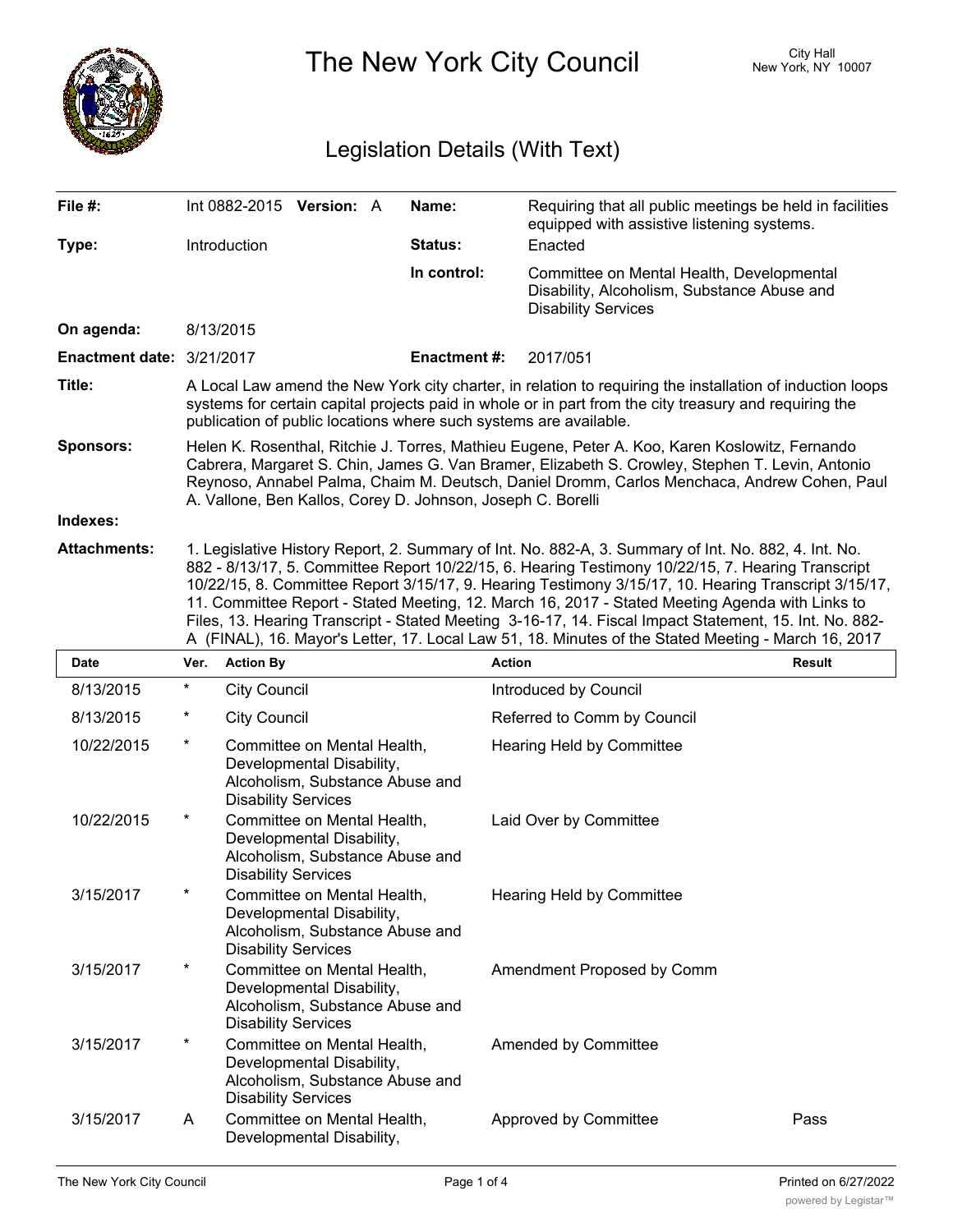| 3/16/2017      | A | Alcoholism, Substance Abuse and<br><b>Disability Services</b><br>City Council | Approved by Council          | Pass |  |  |  |
|----------------|---|-------------------------------------------------------------------------------|------------------------------|------|--|--|--|
| 3/16/2017      | A | <b>City Council</b>                                                           | Sent to Mayor by Council     |      |  |  |  |
| 3/21/2017      | A | Mayor                                                                         | Hearing Held by Mayor        |      |  |  |  |
| 3/21/2017      | A | Mayor                                                                         | Signed Into Law by Mayor     |      |  |  |  |
| 3/22/2017      | A | <b>City Council</b>                                                           | Recved from Mayor by Council |      |  |  |  |
| Int. No. 882-A |   |                                                                               |                              |      |  |  |  |

By Council Members Rosenthal, Torres, Eugene, Koo, Koslowitz, Cabrera, Chin, Van Bramer, Crowley, Levin, Reynoso, Palma, Deutsch, Dromm, Menchaca, Cohen, Vallone, Kallos, Johnson and Borelli

A Local Law amend the New York city charter, in relation to requiring the installation of induction loops systems for certain capital projects paid in whole or in part from the city treasury and requiring the publication of public locations where such systems are available.

## Be it enacted by the Council as follows:

Section 1. Chapter 9 of the New York city charter is amended by adding a new section 224.3 to read as follows:

§ 224.3 Induction loop systems. a. As used in this section, the following terms have the following

meanings:

Assembly area. The term "assembly area" means an assembly area, as defined in section 106.5 of the 2010 Americans with Disabilities Act standards for accessible design, in which audible communication is integral to the use of the space, except that such term shall not include classrooms in schools; facilities primarily used to deploy first responders, courthouses and outdoor facilities such as athletic fields and stadiums.

Baseline construction cost. The term "baseline construction cost" means the total cost of a proposed capital project not including the cost of installing an assistive listening system.

Capital project. The term "capital project" means a capital project as defined in section 210 of this chapter that is paid for in whole or in part from the city treasury.

b. Each capital project with an estimated baseline construction cost of \$950,000 or more involving the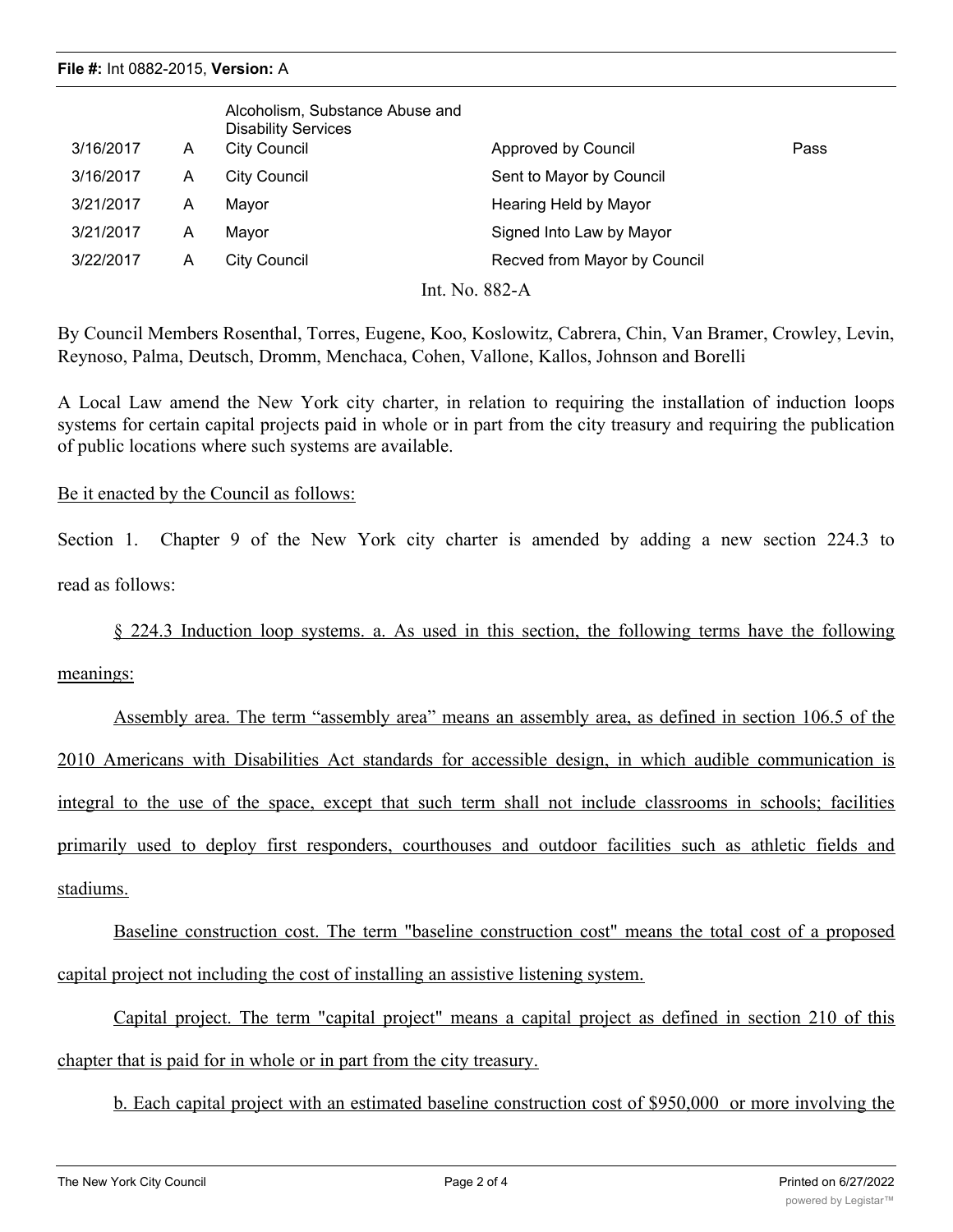construction or reconstruction of one or more assembly areas shall be designed and constructed to include in at least one assembly area the installation of an induction loop assistive listening system that complies with section N102 of appendix N of the New York city building code, or an alternative assistive listening system that complies with appendix N of the New York city building code that has been determined by the mayor in accordance with subdivision i of this section to be significantly more effective for the hard of hearing than an induction loop system. Each security, information, or reception desk used for the checking-in or screening of persons attending a meeting or event held in a looped assembly area shall be equipped with microloops. This section shall not apply to a capital project involving the reconstruction of an assembly area if the estimated cost of installing an induction loop system or alternative system exceeds 5% of the baseline construction cost of the project.

c. Directional signage that includes guidance to an assistive listening assembly area, including raised graphics and letters with Braille descriptors, must be provided in accordance with section 1110.2 of the New York city building code, and other signage indicating any special accessibility features must be provided in accordance with section 1110.3 of such code.

d. The entrance to any building containing an assistive listening assembly area and any security, information, or reception area used for the checking-in or screening of persons attending a meeting or event held in such assembly area shall display the international symbol of access for hearing loss pursuant to figure 703.6.3.3 of ICC A117.1-2009 and a "T" in the lower right-hand corner of such symbol indicating the availability of an induction loop system or a symbol indicating an alternative system if applicable.

e. No later than July 1, 2018, the mayor or an office or agency designated by the mayor shall post on its website the locations of facilities owned or operated by the city at which an assistive listening system such as an induction loop, infrared, FM, or other type of system, is permanently available or in the process of being installed, as well as which type of assistive listening system is permanently available or in the process of being installed, including the cost associated with installation of new assistive listening systems. The list shall be